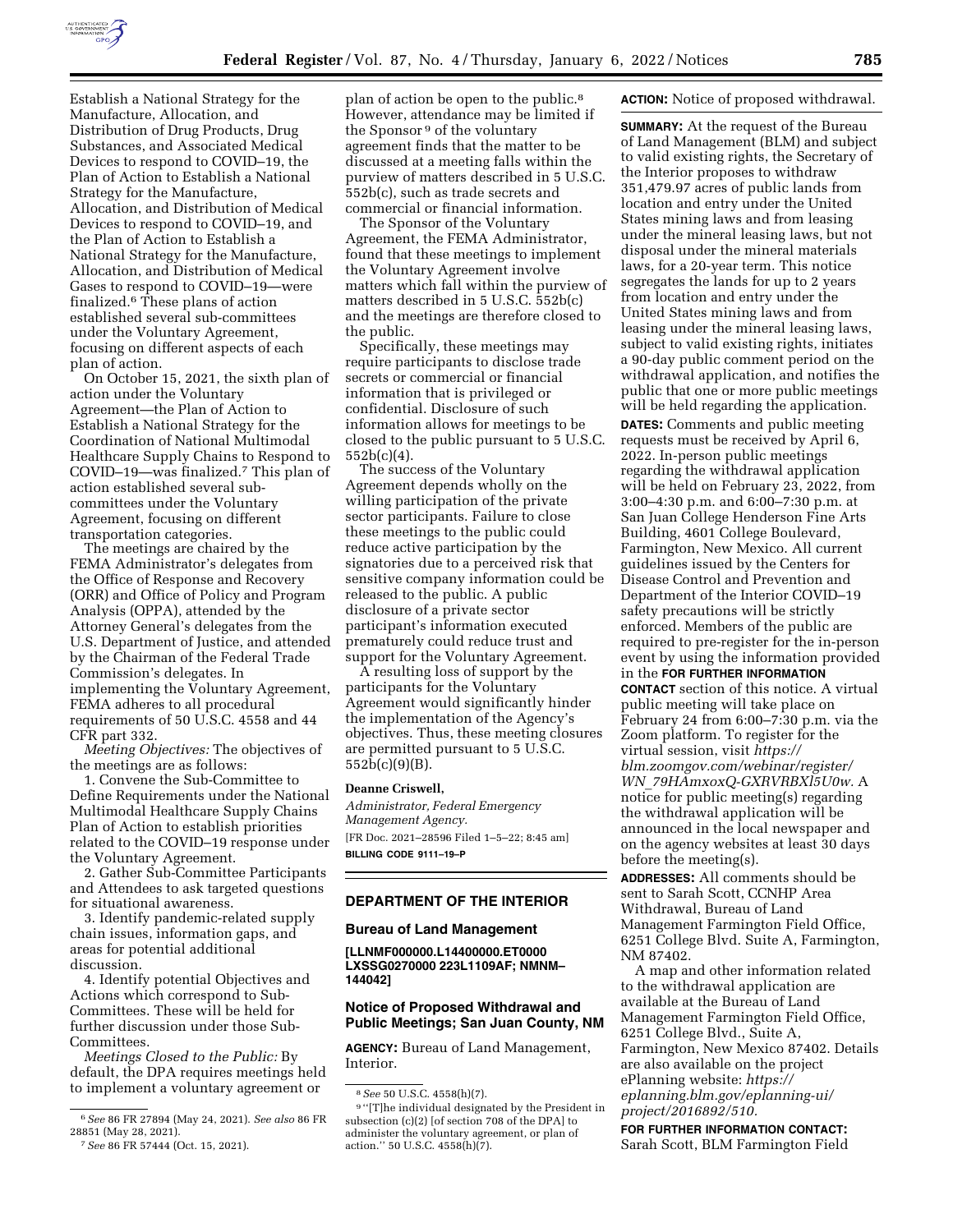Office, (505) 564–7689 or *[sscott@](mailto:sscott@blm.gov) [blm.gov,](mailto:sscott@blm.gov)* during regular business hours, 8:00 a.m. to 4:30 p.m., Monday through Friday, except holidays. Persons who use a telecommunications device for the deaf (TDD) may call the Federal Relay Service (FRS) at (800) 877–8339 to contact Ms. Scott. The FRS is available 24 hours a day, 7 days a week, to leave a message or question. You will receive a reply during normal business hours.

**SUPPLEMENTARY INFORMATION:** The BLM has filed a petition/application requesting the Secretary of the Interior to withdraw public lands and interests in lands (excluding lands with federally owned fractional mineral interests) situated within the boundaries of the area depicted on the map submitted with the application, titled Appendix B: Chaco Culture National Historical Park Area Withdrawal, dated November 30, 2021. The Secretary has approved the BLM's petition for approval to file its withdrawal application and proposed the withdrawal as requested. Following consideration of environmental and other analyses prepared by the BLM in support of its application, the Secretary will decide whether to establish the withdrawal.

The purpose of the proposed withdrawal would be to protect these public lands and the greater connected landscape with a rich Puebloan, Tribal Nations, and cultural legacy in northwestern New Mexico from industrial impacts associated with oil and gas development activities and from adverse effects of locatable mineral exploration and mining, subject to valid existing rights. This proposed withdrawal area holds a deep meaning for the Indigenous peoples whose ancestors lived, worked, traded, and thrived in this high-desert community. Existing uses of the public lands may continue in accordance with their terms and conditions (except for the location or relocation of mining claims and the sale of new oil and gas leases) during the segregation period, including but not limited to livestock grazing, and lawful ingress and egress to any valid or patented mining claims and mineral leases that may exist on these lands. There may be continued use of all public lands and lawful access to non-Federal lands and interest in lands; current recreational uses including hunting, camping and day use; and all commercial uses being conducted under special use permits. Temporary uses that may be permitted during the segregation period are leases, licenses, permits, rights-of-way, and other uses consistent with the 2003 Farmington

Resource Management Plan, as amended. The legal description is as follows: **New Mexico Principal Meridian, New Mexico**  T. 20 N., R. 6 W., Sec. 6, lots 3 thru 7, SE1⁄4NW1⁄4, and E1⁄2SW1⁄4; Sec. 7; Sec. 8, W1⁄2; Secs. 17 thru 20 and sec. 30. T. 21. N., R. 6 W., Sec. 18, lot 4; Sec. 19, lots 3 and 4, E<sup>1</sup>/<sub>2</sub>SW<sup>1</sup>/<sub>4</sub>, and SW1⁄4SE1⁄4; Sec. 30, lots 1 thru 4, W1⁄2NE1⁄4, E1⁄2NW1⁄4,  $E\frac{1}{2}SW\frac{1}{4}$ , and  $SE\frac{1}{4}$ ; Sec. 31, lots 1 thru 4,  $\rm NE^{1\!\!/\!}4, E^{1\!\!/\!2}\rm NW^{1\!/\!}4,$  and E1⁄2SW1⁄4; Sec. 32, SW1⁄4NW1⁄4 and W1⁄2SW1⁄4. T. 19 N., R. 7 W., Sec. 1, lots 5 thru 7 and SW1⁄4SE1⁄4; Sec. 5, S1⁄2; Sec. 6, lots 1, 2, 6, and 7, S<sup>1</sup>/<sub>2</sub>NE<sup>1</sup>/<sub>4</sub>,  $E\frac{1}{2}SW\frac{1}{4}$ , and  $SE\frac{1}{4}$ ; Secs. 7 and 8; Sec. 11, S1⁄2; Sec. 12, lots 1 and 2, W1⁄2NE1⁄4, and NW1⁄4; Secs. 17 thru 19; Sec. 20, N1⁄2 and SW1⁄4; Sec. 21; Sec. 22, W1⁄2; Sec. 27, NW1⁄4NE1⁄4, N1⁄2NW1⁄4, and SW1⁄4NW1⁄4; Sec. 28, N<sup>1</sup>/<sub>2</sub>, SW<sup>1</sup>/<sub>4</sub>, and N<sup>1</sup>/<sub>2</sub>SE<sup>1</sup>/<sub>4</sub>; Secs. 29 thru 31. T. 20 N., R. 7 W., Secs. 2 and 3; Sec. 4, SW1⁄4; Secs. 5 thru 7; Sec. 8, N1⁄2 and SW1⁄4; Secs. 9 thru 12; Secs. 17, 19, 21, and 29; Sec. 30, lots 1 thru 4, E1⁄2NW1⁄4, E1⁄2SW1⁄4, and  $SE1/4$ ; Sec. 31; Sec. 32, N1⁄2 and SW1⁄4; Sec. 33, SW1⁄4. T. 21 N., R. 7 W., Sec. 2, lot 4, S1⁄2NW1⁄4, SW1⁄4, NW1⁄4SE1⁄4, and S1⁄2SE1⁄4; Secs. 3 thru 5; Sec. 6, lots 1 and 2, S1⁄2NE1⁄4, and SE1⁄4; Secs. 7 thru 11; Sec. 12, SW1⁄4NW1⁄4, SW1⁄4, and SW1⁄4SE1⁄4; Sec. 13, NW1⁄4NE1⁄4, S1⁄2NE1⁄4, NW1⁄4, and  $S^{1/2}$ : Sec. 14 and secs. 15 thru 18; Sec. 19, lots 1 thru 4, NE1⁄4, E1⁄2NW1⁄4, and E1⁄2SW1⁄4; Sec. 20, N1⁄2; Secs. 21 thru 23; Sec. 24, SW1⁄4; Sec. 25, W1⁄2; Sec. 26,  $N^{1/2}$  and SE<sup>1</sup>/<sub>4</sub>; Sec. 27, N<sup>1</sup>/2; Sec. 28, N1⁄2 and SW1⁄4; Sec. 29, NE<sup>1</sup>/<sub>4</sub> and S<sup>1</sup>/<sub>2</sub>; Sec. 32, NE<sup>1</sup>/<sub>4</sub>, and S<sup>1</sup>/<sub>2</sub>; Sec. 33, W1⁄2; Sec. 35, E1⁄2; Sec. 36, N<sup>1</sup>/<sub>2</sub> and SE<sup>1</sup>/<sub>4</sub>. T. 22 N., R. 7 W., Sec. 28, S1⁄2SW1⁄4;

Sec. 29, S<sup>1</sup>/<sub>2</sub>NW<sup>1</sup>/<sub>4</sub> and S<sup>1</sup>/<sub>2</sub>: Secs. 30, 31, and 33; Sec. 34, SW1/4NW1/4, SW1/4, and S1/2SE1/4. T. 19 N., R. 8 W., Secs. 1 and 2; Sec. 3, lots 3 and 4, S<sup>1</sup>/<sub>2</sub>NW<sup>1</sup>/<sub>4</sub>, and S<sup>1</sup>/<sub>2</sub>; Sec. 9, E1⁄2 and E1⁄2SW1⁄4; Secs. 10 thru 15; Sec. 16, lots 3 thru 7, NE1⁄4, NE1⁄4SW1⁄4, and N1⁄2SE1⁄4; Sec. 18, lots 3 and 4 and E1⁄2SW1⁄4; Sec. 19; Sec. 20, N<sup>1</sup>/<sub>2</sub> and SW<sup>1</sup>/<sub>4</sub>; Sec. 21, S1⁄2SE1⁄4; Secs. 23 thru 25, 27, and 29; Sec. 30, lots 1 and 4, E1⁄2, NE1⁄4NW1⁄4, and SE1⁄4SW1⁄4; Secs. 33 thru 35. T. 20 N., R. 8 W., Tracts 37, 40, 41, 48, 49, 52 thru 55, 58, 61 thru 69, 73, 77, and 78; Tracts 85, 86, 92, 94 thru 98, 102, 104, and 105. T. 21 N., R. 8 W., Secs. 3 thru 9; Sec. 10, N1⁄2 and SW1⁄4; Sec. 11, N1⁄2 and SE1⁄4; Sec. 13; Sec. 14, E<sup>1</sup>/2: Secs. 17, 18, and 22 thru 24; Sec. 26, N1⁄2 and SE1⁄4; Sec. 34, lots 1 thru 8 and NE1⁄4; Secs. 35 and 36. T. 22 N., R. 8 W., Sec. 7, lots 1 thru 4, SE1⁄4NW1⁄4, E1⁄2SW1⁄4, NW1⁄4SE1⁄4, and S1⁄2SE1⁄4; Sec. 17, NW1⁄4NW1⁄4, S1⁄2NW1⁄4, SW1⁄4,  $\rm NW^{1}\!/_{4}SE^{1}\!/_{4},$  and  $\rm S^{1}\!/_{2}SE^{1}\!/_{4};$ Sec. 18; Sec. 20, N1⁄2 and SW1⁄4; Sec. 21, SW1⁄4NE1⁄4, NW1⁄4NW1⁄4, S1⁄2NW1⁄4, and SE1⁄4; Sec. 22, S1⁄2; Sec. 23, S1⁄2; Sec. 24, S<sup>1</sup>/<sub>2</sub>SW<sup>1</sup>/<sub>4</sub> and S<sup>1</sup>/<sub>2</sub>SE<sup>1</sup>/<sub>4</sub>; Secs. 25 thru 27; Sec. 28, E1⁄2; Sec. 31, lots 3 thru 8 and E1⁄2SW1⁄4; Secs. 32 thru 35. T. 19 N., R. 9 W., Sec. 3, lots 1 thru 4, S1⁄2NE1⁄4, S1⁄2NW1⁄4, and SW1⁄4; Sec. 12; Sec. 14, N1⁄2 and SE1⁄4; Sec. 15, NW<sup>1</sup>/<sub>4</sub> and S<sup>1</sup>/<sub>2</sub>: Sec. 23; Sec. 24, NW<sup>1</sup>/<sub>4</sub> and S<sup>1</sup>/<sub>2</sub>; Sec. 27; Sec. 30, lots 1 and 2; Sec. 35. T. 20 N., R. 9 W., Sec. 4; Sec. 5, SW1⁄4; Sec. 6; Sec. 7, lots 1 and 2, E<sup>1</sup>/<sub>2</sub>, and E<sup>1</sup>/<sub>2</sub>NW<sup>1</sup>/<sub>4</sub>; Secs. 8 and 9; Sec. 17, N1⁄2; Sec. 18, NE1⁄4; Sec. 30. T. 21 N., R. 9 W., Sec. 3, lot 4; Sec. 4, lots 1 and 4. T. 22 N., R. 9 W., Sec. 1, SW1/4NW1/4, NW1/4SE1/4, and S1⁄2SE1⁄4; Secs. 3 thru 9 and secs. 12 thru 15;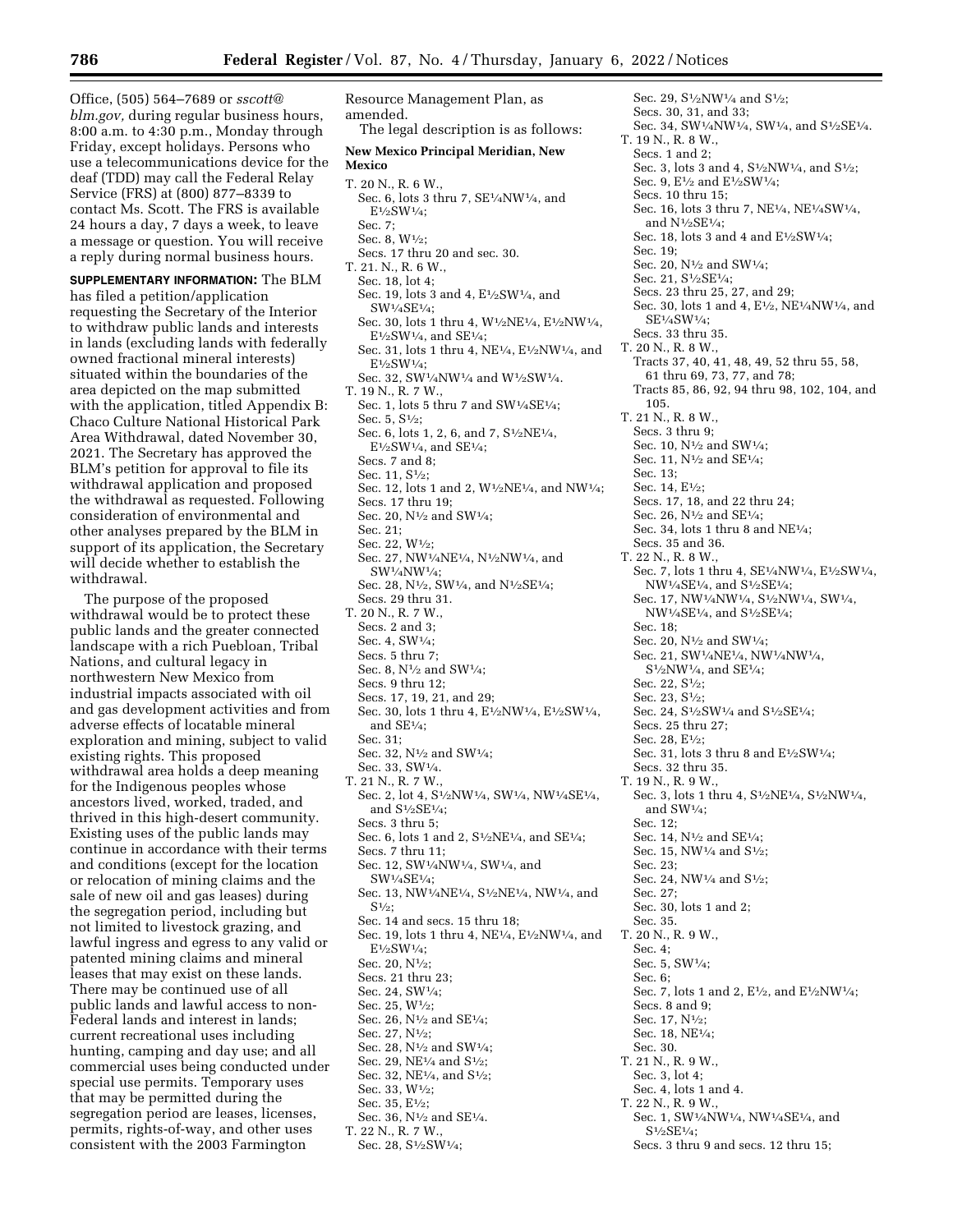Sec. 31.

Sec. 16, S1⁄2; Sec. 17; Sec. 18, lots 3 and 4, E<sup>1</sup>/2, and E<sup>1</sup>/2SW<sup>1</sup>/4; Secs. 19 and 20; Sec. 21, NE<sup>1</sup>/<sub>4</sub> and S<sup>1</sup>/<sub>2</sub>: Secs. 22 thru 24; Sec. 26, W1⁄2; Secs. 27 thru 34 and sec. 36. T. 23 N., R. 9 W., Sec. 18, SW1⁄4SE1⁄4; Sec. 19; Sec. 20, SW1⁄4NE1⁄4; Sec. 27, SW1⁄4NW1⁄4, SW1⁄4, and SW1⁄4SE1⁄4; Secs. 28 and 30; Sec. 31, lots 1 thru 4, E1⁄2NW1⁄4, E1⁄2SW1⁄4, and SE1⁄4; Sec. 33, E1⁄2; Sec. 34; Sec. 35, SW1⁄4NW1⁄4, SW1⁄4, and SW1⁄4SE1⁄4. T. 17 N., R. 10 W. Sec. 30, lot 3, NE<sup>1</sup>/<sub>4</sub>SW<sup>1</sup>/<sub>4</sub>, and N<sup>1</sup>/<sub>2</sub>SE<sup>1</sup>/<sub>4</sub>: T. 19 N., R. 10 W., Sec. 10, SW1⁄4NE1⁄4, SE1⁄4NW1⁄4, NE1⁄4SW1⁄4, and NW1⁄4SE1⁄4; Sec. 28, SE1⁄4SE1⁄4. T. 20 N., R. 10 W., Sec. 1; Sec. 2, lots 1 thru 3, lots 5 thru 19, and S1⁄2NE1⁄4; Sec. 3, lots 5 and 6; Sec. 6; Sec. 12, lots 1 thru 4; Secs. 20 and 28; Sec. 30, NE1⁄4SW1⁄4. T. 21 N., R. 10 W., Sec. 4; Sec. 5, lot 2 and W1⁄2SW1⁄4; Secs. 6 thru 9 and secs. 16 thru 30; Sec. 33, lots 1 thru 4; Sec. 34, lots 1 thru 7, NE1⁄4, NW1⁄4SW1⁄4, S1⁄2SW1⁄4, and SW1⁄4SE1⁄4; Secs. 35 and 36. T. 22 N., R. 10 W., Sec. 1 and secs. 3 thru 9; Sec. 10, NW<sup>1</sup>/<sub>4</sub> and N<sup>1</sup>/<sub>2</sub>SW<sup>1</sup>/<sub>4</sub>; Sec. 11, S1⁄2; Secs. 12 and 13; Sec. 14, W1⁄2SW1⁄4; Sec. 15, S<sup>1</sup>/<sub>2</sub>; Secs. 16 thru 19; Sec. 20, SE1⁄4; Sec. 21, N<sup>1</sup>/<sub>2</sub>: Sec. 22; Sec. 23, W<sup>1</sup>/2NE<sup>1</sup>/<sub>4</sub>, W<sup>1</sup>/<sub>2</sub>, and SE<sup>1</sup>/<sub>4</sub>; Secs. 24 and 25; Sec. 27, S1⁄2; Sec. 28, NE1⁄4 and SW1⁄4; Sec. 30, lots 1 and 2, NE1⁄4, and E1⁄2NW1⁄4; Sec. 34, N1⁄2 and SW1⁄4. T. 23 N., R. 10 W., Secs. 5 thru 8; Sec. 9, SW1/<sub>4</sub> and SW1/<sub>4</sub>SE<sup>1</sup>/<sub>4</sub>; Sec. 13, S<sup>1</sup>/<sub>2</sub>NW<sup>1</sup>/<sub>4</sub> and S<sup>1</sup>/<sub>2</sub>: Sec. 14, S<sup>1</sup>/<sub>2</sub>NE<sup>1</sup>/<sub>4</sub>, NW<sup>1</sup>/<sub>4</sub>, and S<sup>1</sup>/<sub>2</sub>; Sec. 15, NE1⁄4 and S1⁄2; Secs. 17 thru 22; Sec. 24, NE<sup>1</sup>/<sub>4</sub> and S<sup>1</sup>/<sub>2</sub>; Sec. 25, E1⁄2; Sec. 27, N1⁄2 and SE1⁄4; Sec. 28, N<sup>1</sup>/<sub>2</sub> and SW<sup>1</sup>/<sub>4</sub>; Secs. 29 thru 31 and secs. 33 and 34. T. 24 N., R. 10 W., Secs. 17 thru 20 and sec. 29; Sec. 30, lot 1, E1⁄2, E1⁄2NW1⁄4, and NE1⁄4SW1⁄4;

T. 15 N., R. 11 W., Sec. 6; Sec. 8, N<sup>1</sup>/<sub>2</sub>, N<sup>1</sup>/<sub>2</sub>SW<sup>1</sup>/<sub>4</sub>, SW<sup>1</sup>/<sub>4</sub>SW<sup>1</sup>/<sub>4</sub>, and NW1⁄4SE1⁄4. Sec. 9, N1⁄2NW1⁄4 and SW1⁄4NW1⁄4. T. 16 N., R. 11 W., Sec. 2, lots 1 thru 4, SW1⁄4, NW1⁄4SE1⁄4, and S1⁄2SE1⁄4; Sec. 14, SW1⁄4; Sec. 21, SW1⁄4; Sec. 22, NE1⁄4 and SW1⁄4; Sec. 26, E<sup>1</sup>/<sub>2</sub>NE<sup>1</sup>/<sub>4</sub>, W<sup>1</sup>/<sub>2</sub>NW<sup>1</sup>/<sub>4</sub>, SW<sup>1</sup>/<sub>4</sub>, and W1⁄2SE1⁄4; Secs. 28 and 29; Sec. 30, lots 1 and 2, E1⁄2NW1⁄4, and SE1⁄4; Sec. 31, lots 1 thru 4, NE1⁄4, E1⁄2NW1⁄4, and E1⁄2SW1⁄4; Sec. 33, N1⁄2NE1⁄4, SE1⁄4NE1⁄4, W1⁄2, NE1⁄4SE1⁄4, S1⁄2NW1⁄4SE1⁄4, and S1⁄2SE1⁄4; Sec. 34, N1⁄2, SW1⁄4, N1⁄2SE1⁄4, and SW1⁄4SE1⁄4. T. 17 N., R. 11 W., Sec. 2, SE1⁄4; Sec. 3, lots 1 and 2 and  $S<sup>1</sup>/2NE<sup>1</sup>/4$ ; Sec. 4,  $SE1/4$ ; Sec. 10, N<sup>1</sup>/<sub>2</sub>SW<sup>1</sup>/<sub>4</sub> and N<sup>1</sup>/<sub>2</sub>SE<sup>1</sup>/<sub>4</sub>; Secs. 12, 14, and 18; Sec. 19, lots 3 and 4 and  $E\frac{1}{2}SW\frac{1}{4}$ ; Sec. 22, S1⁄2; Sec. 24; Sec. 32, SW1⁄4; Sec. 34, NW<sup>1</sup>/<sub>4</sub> and S<sup>1</sup>/<sub>2</sub>. T. 18 N., R. 11 W., Sec. 18. T. 20 N., R. 11 W., Sec. 22, NE<sup>1</sup>/<sub>4</sub>NE<sup>1</sup>/<sub>4</sub>; Sec. 23, W<sup>1</sup>/2NW<sup>1</sup>/4NW<sup>1</sup>/4: Sec. 26, E1⁄2SE1⁄4. T. 21 N., R. 11 W., Secs. 1 thru 3; Sec. 4, lots 3 and 4, S<sup>1</sup>/<sub>2</sub>NW<sup>1</sup>/<sub>4</sub>, and S<sup>1</sup>/<sub>2</sub>; Sec. 5, lots 3 and 4 and  $S<sup>1</sup>/2NW<sup>1</sup>/4$ : Sec. 6, lots 1 thru 5, S<sup>1</sup>/<sub>2</sub>NE<sup>1</sup>/<sub>4</sub>, and SE1⁄4NW1⁄4; Secs. 7 thru 10; Sec. 11, lot 1, N1⁄2, SW1⁄4, N1⁄2SE1⁄4, and  $SW1/ASE1/A$ Sec. 12, lots 10 thru 15, N<sup>1</sup>/2, N<sup>1</sup>/2SW<sup>1</sup>/4, and N1⁄2SE1⁄4; Sec. 13, lots 1 thru 4, S1⁄2NE1⁄4, S1⁄2NW1⁄4, and  $S^{1/2}$ ; Sec. 14, lot 1, W1⁄2NE1⁄4, SE1⁄4NE1⁄4, W1⁄2, and SE1⁄4; Secs. 15 thru 25; Sec. 26, NE1⁄4; Secs. 28 and 30. T. 22 N., R. 11 W., Secs. 2 and 6; Sec. 10, SE1⁄4; Sec. 12; Sec. 14, SW1⁄4; Sec. 18, lots 1 thru 4, E1⁄2NW1⁄4, and E1⁄2SW1⁄4; Sec. 22; Sec. 24, SW1⁄4NE1⁄4 and W1⁄2; Sec. 26, NE $\frac{1}{4}$  and S $\frac{1}{2}$ ; Sec. 28, W1⁄2; Sec. 30; Sec. 34, SE1⁄4. T. 23 N., R. 11 W., Secs. 1 thru 4 and sec. 6; Sec. 7, lots 1 and 2, NE1⁄4, and E1⁄2NW1⁄4; Sec. 8, S1⁄2; Secs. 9 thru 11; Sec. 12, N<sup>1</sup>/<sub>2</sub> and SE<sup>1</sup>/<sub>4</sub>;

Secs. 13 thru 15, sec. 17, and secs. 21 thru 23; Sec. 24, N1⁄2 and SE1⁄4; Sec. 25, NW<sup>1</sup>/<sub>4</sub> and S<sup>1</sup>/<sub>2</sub>;  $Sec. 26$ ; Sec. 27, N1⁄2 and SE1⁄4; Sec. 28, NE1⁄4 and N1⁄2NW1⁄4; Sec. 33, S<sup>1</sup>/2NE<sup>1</sup>/4, S<sup>1</sup>/2NW<sup>1</sup>/4, and S<sup>1</sup>/2; Sec. 34, S1⁄2SW1⁄4; Sec. 35, NE1⁄4; Sec. 36, S1⁄2. T. 24 N., R. 11 W., Sec. 13, NW1⁄4; Sec. 14; Sec. 15, lot 1, lots 5 thru 8, lot 10, and S<sup>1</sup>/<sub>2</sub>; Sec. 16, lots 10, 13, and 14; Sec. 20, lots 3, 5 and 6; Sec. 21, lots 7 thru 10 and SE1⁄4; Sec. 22, NE1⁄4 and S1⁄2; Sec. 23; Sec. 24, NE<sup>1</sup>/<sub>4</sub> and S<sup>1</sup>/<sub>2</sub>: Sec. 25, W1⁄2; Secs. 26 thru 28; Sec. 29, lots 1 and 2, lots 5 thru 8, lots 10 thru 14, and  $SE<sup>1</sup>/4$ ; Sec. 30, lots 6 thru 13; Sec. 31 and secs. 33 thru 36. T. 15 N., R. 12 W., Sec. 8, SW1⁄4NE1⁄4; Sec. 10, SW1⁄4. T. 16 N., R. 12 W., Secs. 6 and 8; Sec. 10, NW1⁄4; Sec. 14, NW<sup>1</sup>/<sub>4</sub> and S<sup>1</sup>/<sub>2</sub>; Sec. 20, N1⁄2 and SW1⁄4; Secs. 22 and 24; Sec. 26, N1⁄2 and SE1⁄4; Secs. 28 and 30; Sec. 32, E1⁄2; Sec. 35, SW1⁄4. T. 17 N., R. 12 W., Sec. 4, SE1⁄4; Sec. 6, lots 1 thru 5,  $S<sup>1</sup>/2NE<sup>1</sup>/4$ , and SE1⁄4NW1⁄4; Sec. 8, NE1⁄4 and S1⁄2; Sec. 10, NW1⁄4; Sec. 20, W1⁄2; Sec. 22, N1⁄2; Sec. 24, NE1⁄4; Sec. 26, E1⁄2; Sec. 28, SE1⁄4; Sec. 30; Sec. 32, W<sup>1</sup>/<sub>2</sub> and SE<sup>1</sup>/<sub>4</sub>SE<sup>1</sup>/<sub>4</sub>; Sec. 36; Tract 37. T. 18 N., R. 12 W., Sec. 1; Sec. 2, lots 1 thru 4, S<sup>1</sup>/<sub>2</sub>NW<sup>1</sup>/<sub>4</sub>, and SW<sup>1</sup>/<sub>4</sub>; Sec. 4, SE1⁄4; Secs. 11 thru 13; Sec. 14, N1⁄2; Sec. 16; Sec. 20, N1⁄2 and SW1⁄4; Secs. 22 thru 25; Sec. 30,  $SE1/4$ ; Sec. 32, SW1/4, NW1/4SE1/4, and S1/2SE1/4. T. 19 N., R. 12 W., Sec. 1; Sec. 8, NW1⁄4; Sec. 9, NE1⁄4; Sec. 16, SW1⁄4NE1⁄4, SE1⁄4NW1⁄4, NE1⁄4SW1⁄4, and NW1⁄4SE1⁄4; Sec. 21; Sec. 30, E1⁄2; Sec. 31. T. 20 N., R. 12 W.,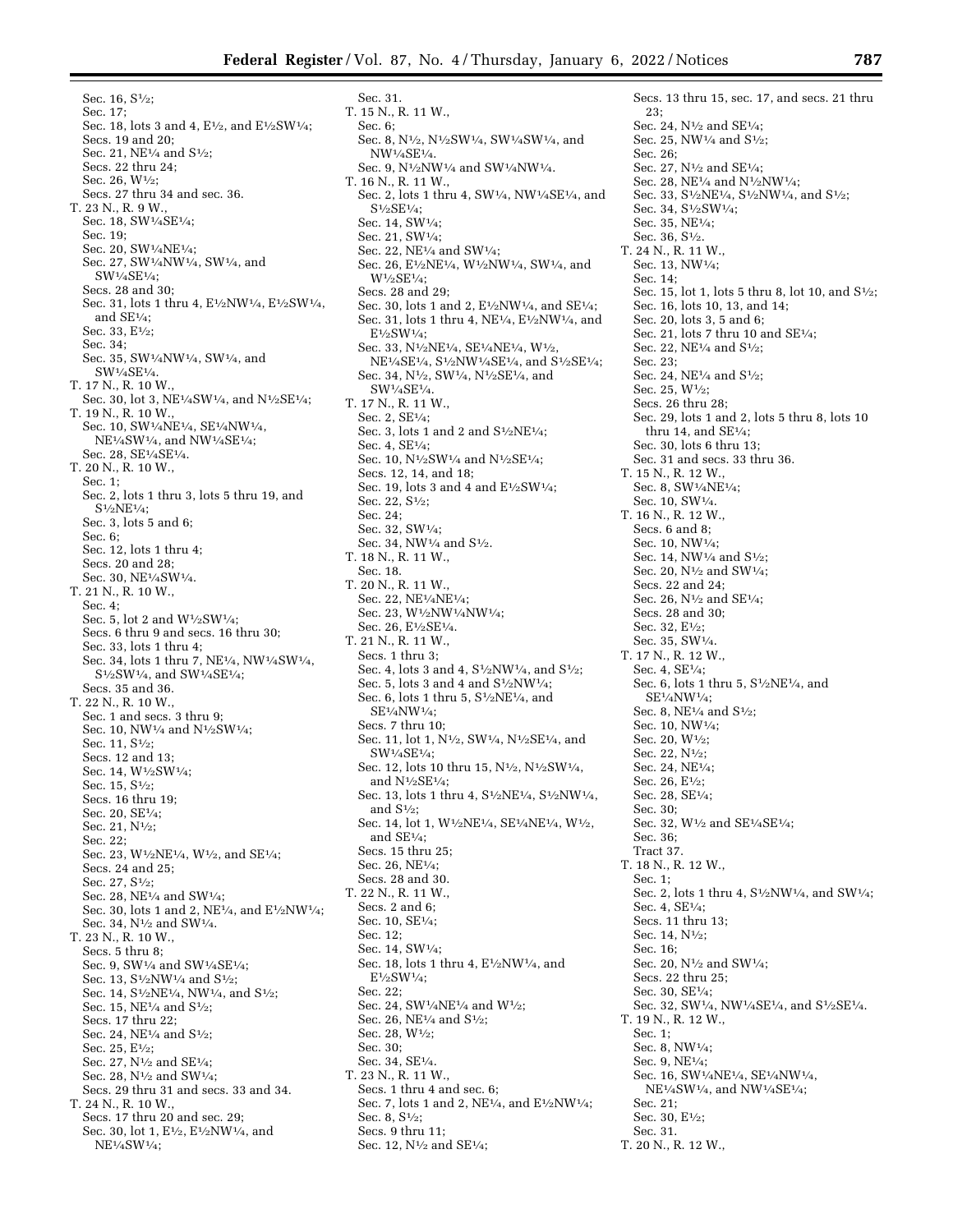Sec. 4, lots 5 thru 16; Sec. 5, S<sup>1</sup>/<sub>2</sub>NW<sup>1</sup>/<sub>4</sub>, SW<sup>1</sup>/<sub>4</sub>, and W<sup>1</sup>/<sub>2</sub>SE<sup>1</sup>/<sub>4</sub>; Sec. 6, lots 3 and 4, lot 8, and lots 9 thru 11; Sec. 8, SW1⁄4; Sec. 17, NW1⁄4NE1⁄4 and N1⁄2NW1⁄4; Sec. 18; Sec. 20, SE1⁄4; Sec. 22, N<sup>1</sup>/<sub>2</sub> and SE<sup>1</sup>/<sub>4</sub>; Sec. 26; Sec. 30, lots 3 and 4 and  $E\frac{1}{2}SW\frac{1}{4}$ . T. 21 N., R. 12 W., Secs. 1 and 4; Sec. 10; Sec. 22, NW1⁄4; Sec. 24, SW1⁄4; Sec. 25; Sec. 28, NE1⁄4 and S1⁄2; Sec. 31, E1⁄2SE1⁄4; Secs. 32 and 34. T. 22 N., R. 12 W., Sec. 1, S1⁄2; Sec. 3, SE1⁄4; Sec. 4; Sec. 5, SE1⁄4; Sec. 6; Sec. 7, SE1⁄4; Sec. 8; Sec. 9, NW $\frac{1}{4}$  and S $\frac{1}{2}$ ; Secs. 10 thru 15; Sec. 17, SW1⁄4; Sec. 18; Sec. 19, lots 1 and 2, NE<sup>1</sup>/<sub>4</sub>, and E<sup>1</sup>/<sub>2</sub>NW<sup>1</sup>/<sub>4</sub>: Sec. 21, N<sup>1</sup>/2; Secs. 22 thru 27; Sec. 28, N<sup>1</sup>/2; Sec. 29; Sec. 30, lots 3 and 4, E<sup>1</sup>/<sub>2</sub>SW<sup>1</sup>/<sub>4</sub>, and SE<sup>1</sup>/<sub>4</sub>: Sec. 33, lots 1 thru 8 and NW1⁄4;  $Sec. 34$ Sec. 35, N<sup>1</sup>/<sub>2</sub> and SE<sup>1</sup>/<sub>4</sub>. T. 23 N., R. 12 W., Sec.  $1$ ; Sec. 3, lots 5 thru 16; Sec. 4; Sec. 5, lots 9 thru 20; Sec. 6, lots 12 thru 15; Sec. 9,  $E1/2$ ; Sec. 10, lots 1 thru 8; Sec. 13; Sec. 14, lots 1 thru 8 and NW1⁄4; Sec. 15, lots 1 thru 8; Sec. 17, lot 5 and W1⁄2SW1⁄4; Sec. 18, lots 3, 4, and 6, SE1⁄4NE1⁄4,  $E\frac{1}{2}SW\frac{1}{4}$ , and  $SE\frac{1}{4}$ : Sec. 19; Sec. 20, lots 4 thru 6 and lots 9 thru 16; Sec. 21, lots 1 thru 3 and lots 6 thru 16; Secs. 22 thru 24; Sec. 25, E<sup>1</sup>/2; Secs. 26 thru 30; Sec. 33, W1⁄2; Sec. 35, SE1⁄4SE1⁄4. T. 24 N., R. 12 W., Sec. 35, lots 9 and 10 and lots 13 thru 16; Sec. 36, lots 1 and 2 and lots 5 thru 18. T. 15 N., R. 13 W., Sec. 2, lots 3 and 4 and  $\rm S^{1}\!/_{2}N W^{1}\!/_{4}.$ T. 16 N., R. 13 W., Sec.  $2 \cdot$ Sec. 10, NW1⁄4; Sec. 18, lots 1 and 2 and  $E\frac{1}{2}NW\frac{1}{4}$ ; Sec. 26, NW1⁄4; Sec. 36. T. 17 N., R. 13 W., Sec. 2, lots 1 and 2 and S1⁄2NE1⁄4;

Sec. 5, lots 3 and 4, S<sup>1</sup>/<sub>2</sub>NW<sup>1</sup>/<sub>4</sub>, and S<sup>1</sup>/<sub>2</sub>; Secs. 10 and 12; Sec. 15, SE1⁄4; Sec. 19; Sec. 21, NW1⁄4; Sec. 24, NE<sup>1</sup>/<sub>4</sub> and S<sup>1</sup>/<sub>2</sub>; Sec. 26, SW1⁄4; Sec. 28, SW1⁄4; Secs. 32 and 33; Sec. 34, NW1⁄4. T. 18 N., R. 13 W., Sec. 1; Sec. 2, lots 1 and 2, S<sup>1</sup>/<sub>2</sub>NE<sup>1</sup>/<sub>4</sub>, SW<sup>1</sup>/<sub>4</sub>, and E1⁄2SE1⁄4; Secs. 3, 5, 9, 11, 13, and 15; Sec. 19, SE1⁄4; Secs. 20, 21, 23, 25, 27, 29, and 31; Sec. 32, NE1⁄4 and SW1⁄4; Sec. 33; Sec. 34, W1⁄2;  $Ser. 35$ ; Sec. 36, SW1⁄4. T. 19 N., R. 13 W., Secs. 2 and 4; Sec. 6, SE1⁄4; Sec. 14, NW1⁄4; Sec. 15, S<sup>1</sup>/<sub>2</sub>SW<sup>1</sup>/<sub>4</sub> and S<sup>1</sup>/<sub>2</sub>SE<sup>1</sup>/<sub>4</sub>; Sec. 18, lots 5 thru 12 and NE1⁄4; Sec. 19, lot 3, lots 5 thru 8, E1⁄2, and  $E^{1/2}SW^{1/4}$ Secs. 20 thru 22; Sec. 24, SW1⁄4; Secs. 28 and 29; Sec. 32, NE1⁄4, N1⁄2NW1⁄4, SE1⁄4NW1⁄4, SW1⁄4, and N1⁄2SE1⁄4; Sec. 33; Sec. 34, N1⁄2 and SW1⁄4; Sec. 36. T. 20 N., R. 13 W., Sec. 4; Sec. 6, lots 6 and 7 and  $E\frac{1}{2}SW\frac{1}{4}$ ; Sec. 7, lot 2, W1⁄2SW1⁄4NE1⁄4, and  $SE1/ANW1/a$ Secs. 8, 10, 12, 14, 18, 20, 22, 24, 26, 28, and 30; Sec. 32, N1⁄2; Sec. 34. T. 21 N., R. 13 W., Secs. 3 thru 6; Sec. 8, N1⁄2 and SW1⁄4; Sec. 9; Sec. 10, NE1⁄4; Secs. 11 and 13; Sec. 14, lots 1 thru 12; Sec. 15; Sec. 17, N1⁄2 and SE1⁄4; Secs. 18, 19, and 21; Sec. 22, N1⁄2; Sec. 23; Sec. 24, NE<sup>1</sup>/<sub>4</sub> and S<sup>1</sup>/<sub>2</sub>: Secs. 25 and 27; Sec. 28, NE1⁄4 and SW1⁄4;  $Sec. 29$ Sec. 30, lots 5 thru 8, E1⁄2NW1⁄4, and E1⁄2SW1⁄4; Secs. 31 and 33; Sec. 34, NW1⁄4; Sec. 35. T. 22 N., R. 13 W., Sec. 1, lots 3 and 4 and  $S<sup>1</sup>/2NW<sup>1</sup>/4$ ; Sec. 3, SW1⁄4; Sec. 4, lots 3 and 4, S<sup>1</sup>/<sub>2</sub>NW<sup>1</sup>/<sub>4</sub>, and S<sup>1</sup>/<sub>2</sub>; Sec. 5; Sec. 8, NW $\frac{1}{4}$  and S $\frac{1}{2}$ ; Sec. 9, NE1⁄4 and SW1⁄4;

Sec. 10;

Sec. 11, NW $\frac{1}{4}$  and  $S\frac{1}{2}$ ; Sec. 12, S<sup>1</sup>/<sub>2</sub>: Sec. 13, NE1⁄4, NE1⁄4SW1⁄4, N1⁄2SE1⁄4, and SE1⁄4SE1⁄4; Sec. 14, N<sup>1</sup>/<sub>2</sub> and W<sup>1</sup>/<sub>2</sub>SE<sup>1</sup>/<sub>4</sub>; Sec. 15, NE1⁄4; Sec. 17; Sec. 19, lot 4, NE1⁄4NE1⁄4, S1⁄2NE1⁄4,  $E\frac{1}{2}SW\frac{1}{4}$ , and  $SE\frac{1}{4}$ ; Sec. 20, W1⁄2; Sec. 21, N1⁄2NW1⁄4; Sec. 23; Sec. 24, N1⁄2NE1⁄4, SE1⁄4NE1⁄4, NW1⁄4, and  $S^{1/2}$ : Sec. 25, E1⁄2; Sec. 27, SW1⁄4; Secs. 28 thru 30; Sec. 31, lots 1 thru 3, E1⁄2, E1⁄2NW1⁄4, and NE1⁄4SW1⁄4; Sec. 33; Sec. 34, E<sup>1</sup>/<sub>2</sub>: Sec. 35. T. 23 N., R. 13 W., Sec. 2, S1⁄2; Sec. 3, S1⁄2SE1⁄4; Sec. 15, S<sup>1</sup>/<sub>2</sub>NW<sup>1</sup>/<sub>4</sub> and S<sup>1</sup>/<sub>2</sub>; Sec. 20, E<sup>1</sup>/<sub>2</sub>SW<sup>1</sup>/<sub>4</sub>, and SE<sup>1</sup>/<sub>4</sub>; Sec. 21, S1⁄2; Sec. 22, SW1⁄4; Sec. 26; Sec. 27, NE<sup>1</sup>/<sub>4</sub> and S<sup>1</sup>/<sub>2</sub>; Sec.  $28$ Sec. 29, NE1⁄4, NE1⁄4NW1⁄4, S1⁄2NW1⁄4, and  $S<sup>1</sup>/2$ ; Sec. 34; Sec. 35, NE1⁄4 and SW1⁄4. The area aggregates 351,479.97 acres in San Juan County, New Mexico. There are no suitable alternative sites, and no water rights will be needed for this withdrawal. For a period until April 6, 2022, persons who wish to submit comments, suggestions, or objections related to the withdrawal application may present their views in writing to the individual listed in the **ADDRESSES** section earlier. Comments will be available for public review by appointment at the BLM Farmington Field Office, 6251 College Blvd. Suite A, Farmington, NM 87402, during regular business hours, 8:00 a.m. to 4:30 p.m., Monday through Friday, except holidays. Before including your address, phone number, email address, or other

personal identifying information in your comment, you should be aware that your entire comment—including your personal identifying information—may be made publicly available at any time. While you may ask BLM in your comment to withhold your personal identifying information from public review, we cannot guarantee that we will be able to do so.

A notice for public meeting(s) regarding the withdrawal application will be announced in the local newspaper and on the agency websites at least 30 days before the meeting(s). For a period until January 6, 2024,